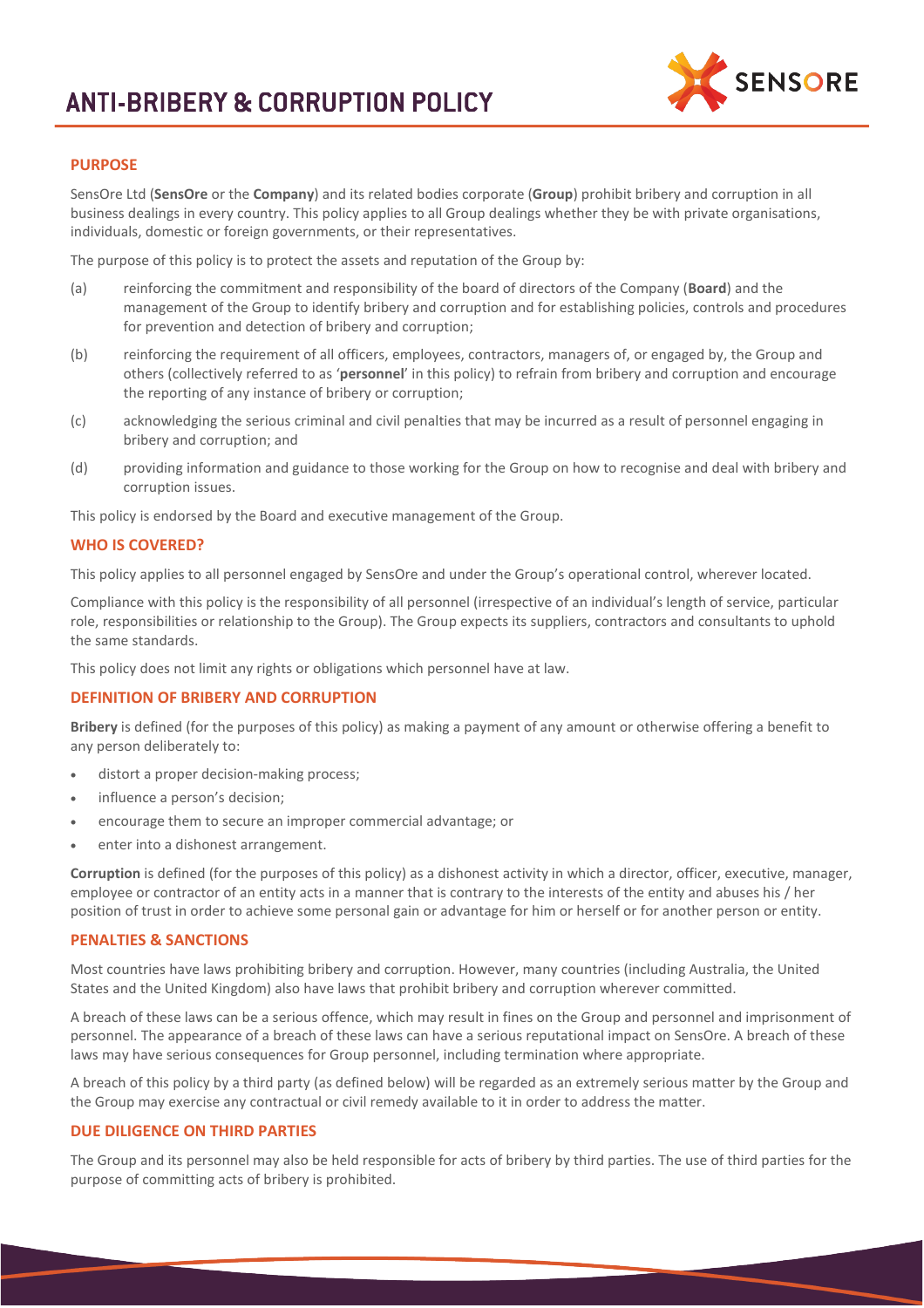

In this policy, '**third party**' means any individual or organisation that personnel come into contact with during the course of their work for the Group, and includes actual and potential clients, customers, suppliers, distributors, business contacts, consultants, agents, advisers, and government and public bodies, including their advisers, representatives and officials, politicians and political parties.

Personnel must take reasonable precautions to ensure that third parties also comply with this policy, including through the exercise of due care in selecting Group business partners to ensure they are reputable, honest and qualified for their roles, and the inclusion of appropriate contractual protections in terms of engagement with such parties.

Where personnel have concerns that a third party's conduct may breach this policy, they must contact the chief executive officer.

# **GIFTS & HOSPITALITY**

This policy does not prohibit bona fide and appropriate hospitality or promotional or other legitimate business expenditure (given or received) to or from third parties.

The giving or receipt of gifts is not prohibited if the following requirements are met:

- (a) it is not made with the intention of influencing a third party to obtain or retain business or a business advantage, or to reward the provision or retention of business or a business advantage, or in explicit or implicit exchange for favours or benefits;
- (b) it complies with local law;
- (c) it is given in the Group's name, not in any personnel's name;
- (d) it does not include cash or a cash equivalent (such as gift certificates or vouchers) in excess of \$100;
- (e) it is appropriate in the circumstances. For example, in some cultures it may be customary for small gifts to be given at Christmas time;
- (f) taking into account the reason for the gift, it is of an appropriate type and value and given at an appropriate time;
- (g) it is not, to the best of the personnel's knowledge, against the policies of the personnel receiving it; and
- (h) it is given openly, not secretly.

The practice of giving business gifts varies between countries and regions and what may be normal and acceptable in one region may not be in another. The test to be applied is whether in all the circumstances the gift or hospitality is reasonable and justifiable. The intention behind the gift should always be considered.

#### **FACILITATION PAYMENTS**

'Facilitation' payments are small payments made to secure the proper performance of a routine action by a government official or agency (e.g., issuing licences or permits, installation of a telephone line, processing goods through customs, etc.) to which the payer (or the Group on behalf of which the payment is made) has legal or other entitlements. Commonly, facilitation payments are extorted by underpaid public officials.

While the laws of certain countries, such as Australia, make exceptions for properly recorded facilitation payments facilitation payments must not be given by personnel (or anyone on the personnel's behalf, or on behalf of the Group) in any country. An exception to this is facilitation payments made under duress, which may occur in circumstances where the health, safety, liberty or property of personnel is threatened.

#### **RECORD-KEEPING**

SensOre will keep financial records and have appropriate internal controls in place which will evidence the business reasons for making payments to third parties.

Personnel must ensure all expense claims relating to hospitality, gifts or expenses incurred to third parties are submitted in accordance with Group expenses procedures and specifically record the reason for the expenditure. Gifts and hospitality in excess of A\$200 given or received by personnel are to be recorded in the Group's gifts & hospitality register.

All accounts, invoices, memoranda and other documents and records relating to dealings with third parties, such as clients, suppliers and business contacts, should be prepared and maintained with strict accuracy and completeness.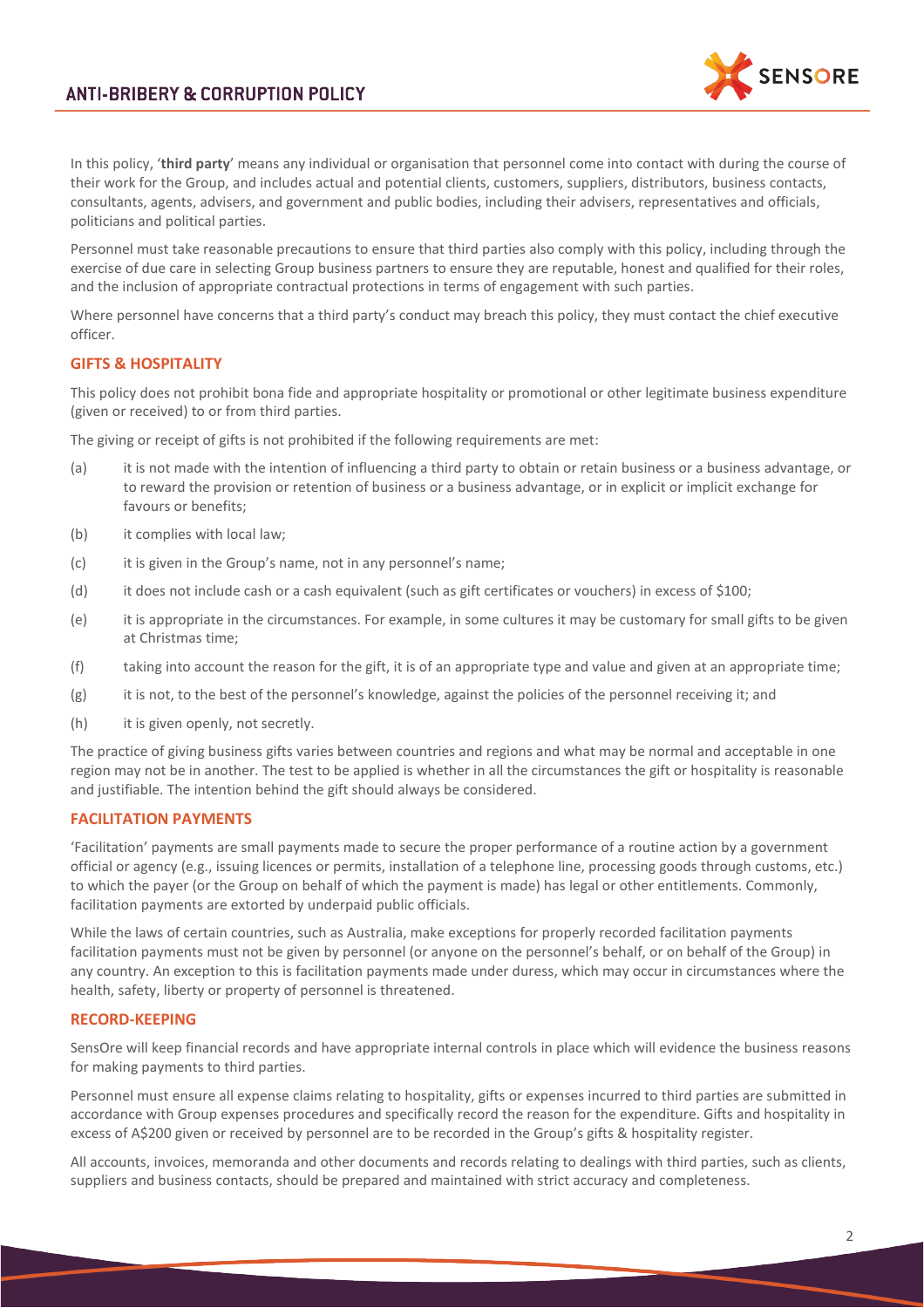

# **TRAINING & COMMUNICATION**

Training on this policy forms part of the induction process for all new personnel. All existing personnel will receive regular, relevant training on how to implement and adhere to this policy.

The Group's zero-tolerance approach to bribery and corruption must be communicated to all suppliers, contractors and business partners at the outset of any business relationship with them and as appropriate thereafter.

#### **WHO IS RESPONSIBLE?**

The Board has overall responsibility for ensuring this policy complies with SensOre's legal and ethical obligations, and that all personnel comply with it. This policy will periodically be reviewed to ensure that it is effective and continues to meet the needs of the Company.

The chief executive officer has primary and day-to-day responsibility for implementing this policy and for monitoring its use and effectiveness. Management at all levels are responsible for ensuring those reporting to them are made aware of and understand this policy and are given adequate and regular training on it. Internal control systems and procedures will be subject to regular reviews to provide assurance that they are effective in countering bribery and corruption.

### **HOW TO RAISE A CONCERN**

If at any time personnel have any questions about the application of this policy or need guidance or assistance in a particular case, or if they want to report a circumstance they believe may be a breach or may result in a breach of this policy, in the first instance they must call or meet with the chairman or chief executive officer. Personnel can do so on a confidential basis.

# **GUIDELINES**

Set out in Schedule 1 are some practical guidelines to assist personnel in complying with this policy. This list is indicative only and does not address all potential circumstances to which this policy may apply.

#### **QUESTIONS**

Any questions about this policy should be directed to the company secretary.

#### **APPROVED AND ADOPTED**

This policy was approved and adopted by the Board.

#### **REFERENCES**

OECD Anti Bribery Convention - <http://www.oecd.org/corruption/oecdantibriberyconvention.htm>

UK Bribery Act 2010 - <http://www.legislation.gov.uk/ukpga/2010/23/contents>

US Foreign Corrupt Practices Act of 1977 - <https://www.justice.gov/criminal-fraud/foreign-corrupt-practices-act>

ASX Corporate Governance Council's Corporate Governance Principles and Recommendations (4th edition) February 2019 [cgc-principles-and-recommendations-fourth-edn.pdf \(asx.com.au\)](https://www.asx.com.au/documents/regulation/cgc-principles-and-recommendations-fourth-edn.pdf)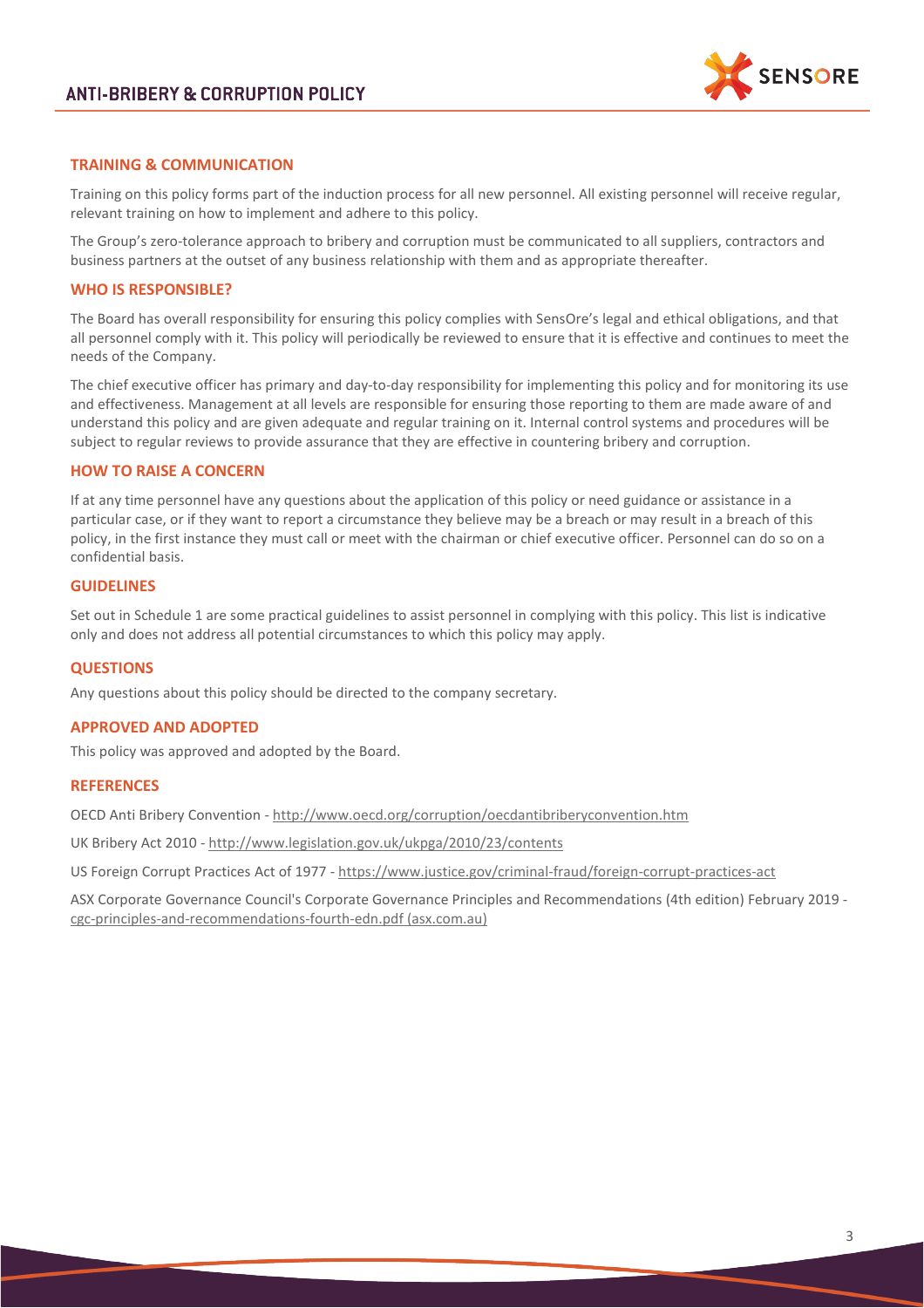

# **SCHEDULE 1 – ANTI-BRIBERY & CORRUPTION GUIDELINES**

Set out below are a number of guidelines to assist personnel to comply with this policy. The list is not intended to be exhaustive and is for illustrative purposes only.

#### **ALWAYS**

- conduct appropriate due diligence in selecting and engaging third parties. Where appropriate this should include:
	- consideration of the background, reputation, beneficial ownership, expertise and qualifications of the third party; and
	- consideration of the prospective third party's associates and connections with government and public officials;
- communicate the Company's anti-bribery requirement to third parties in writing and ensure that, where appropriate, third parties are required to provide regular certificates of compliance with applicable bribery and corruption laws;
- fully understand applicable legal requirements, the recipient's own rules and the Company's approach to offering or accepting gifts or hospitality;
- ensure that all expenditure is accurately recorded;
- anticipate and plan in advance for new or potential circumstances where bribery or corruption may occur;
- acknowledge the necessity of compliance with anti-bribery laws when setting key performance indicators (**KPI**) and do not penalise individuals and teams for failing to meet KPIs as a result of such compliance; and
- immediately report any indication of improper payments or any concerns regarding the legitimacy of a payment in cash or in-kind that the Company is intending to make. If dissatisfied with the outcome of the discussion, personnel should raise the matter with the chief executive officer.

### **NEVER**

- offer anything of value to a government official or other person to obtain an actual or perceived improper advantage;
- allow secret commissions, 'kick-backs' or similar corrupt payments to be made. This includes arrangements made with politically influential individuals, companies or organisations where the fees are disproportionate to the legitimate services offered;
- make a payment to any person (in cash or in-kind) for a service to which the Company is not normally entitled. Examples include paying a public official to work overtime, to work during local holidays or to undertake duties beyond the scope of their normal job description;
- do anything to encourage or facilitate someone else, including an agent or representative of the Company, to make an improper payment;
- agree to demands for facilitation payments to expedite a routine administrative action; and
- establish a 'slush' fund.

# **BE CAUTIOUS OF**

- a commission that is disproportionate to the services provided;
- any request to make a payment that appears suspicious or to a name not related to the transaction, including but not limited to a charity or foundation;
- background information about existing or potential third party representatives that suggest they may be undertaking activities that could be considered improper.